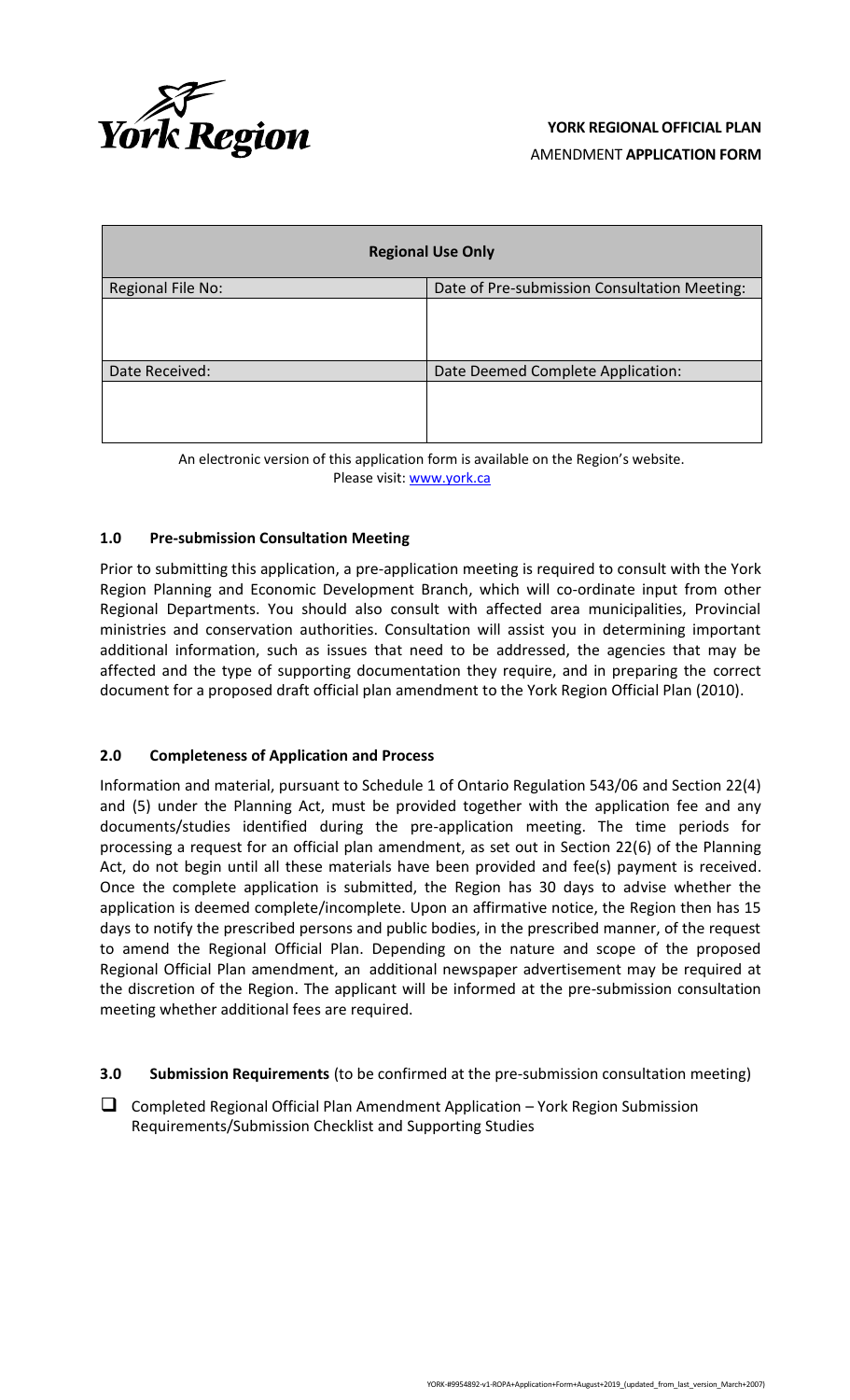### **4.0 Contact Information**

**4.1** Registered Owner

| <b>Contact Name</b>  |
|----------------------|
|                      |
|                      |
| <b>Email Address</b> |
|                      |
|                      |
|                      |
|                      |
|                      |
|                      |
|                      |
|                      |

\_\_\_\_\_\_\_\_\_\_\_\_\_\_\_\_\_\_\_\_\_\_\_\_\_\_\_\_\_\_\_\_\_\_\_\_\_\_\_\_\_\_\_\_\_\_\_\_\_\_\_\_\_\_\_\_\_\_\_\_\_\_\_\_\_\_\_\_\_\_\_\_\_\_\_\_\_\_\_\_\_\_\_\_\_\_\_\_\_\_\_\_\_\_\_\_\_\_\_\_\_\_\_\_\_\_\_\_\_\_\_\_\_\_\_\_\_\_\_\_

# **4.2** Agent/Applicant (if different than Owner)

| <b>Agent/Applicant</b> | <b>Contact Name</b>  |
|------------------------|----------------------|
|                        |                      |
|                        |                      |
| <b>Telephone No.</b>   | <b>Email Address</b> |
|                        |                      |
|                        |                      |
| <b>Address</b>         |                      |
|                        |                      |
|                        |                      |
|                        |                      |
|                        |                      |
|                        |                      |

# **5.0 Property Information**

| <b>Area Municipality</b>                      |
|-----------------------------------------------|
|                                               |
|                                               |
|                                               |
| <b>Concession Number</b>                      |
|                                               |
|                                               |
| Lot(s) / Block(s)                             |
|                                               |
|                                               |
| <b>Current OP Designation of Subject Land</b> |
|                                               |
|                                               |
|                                               |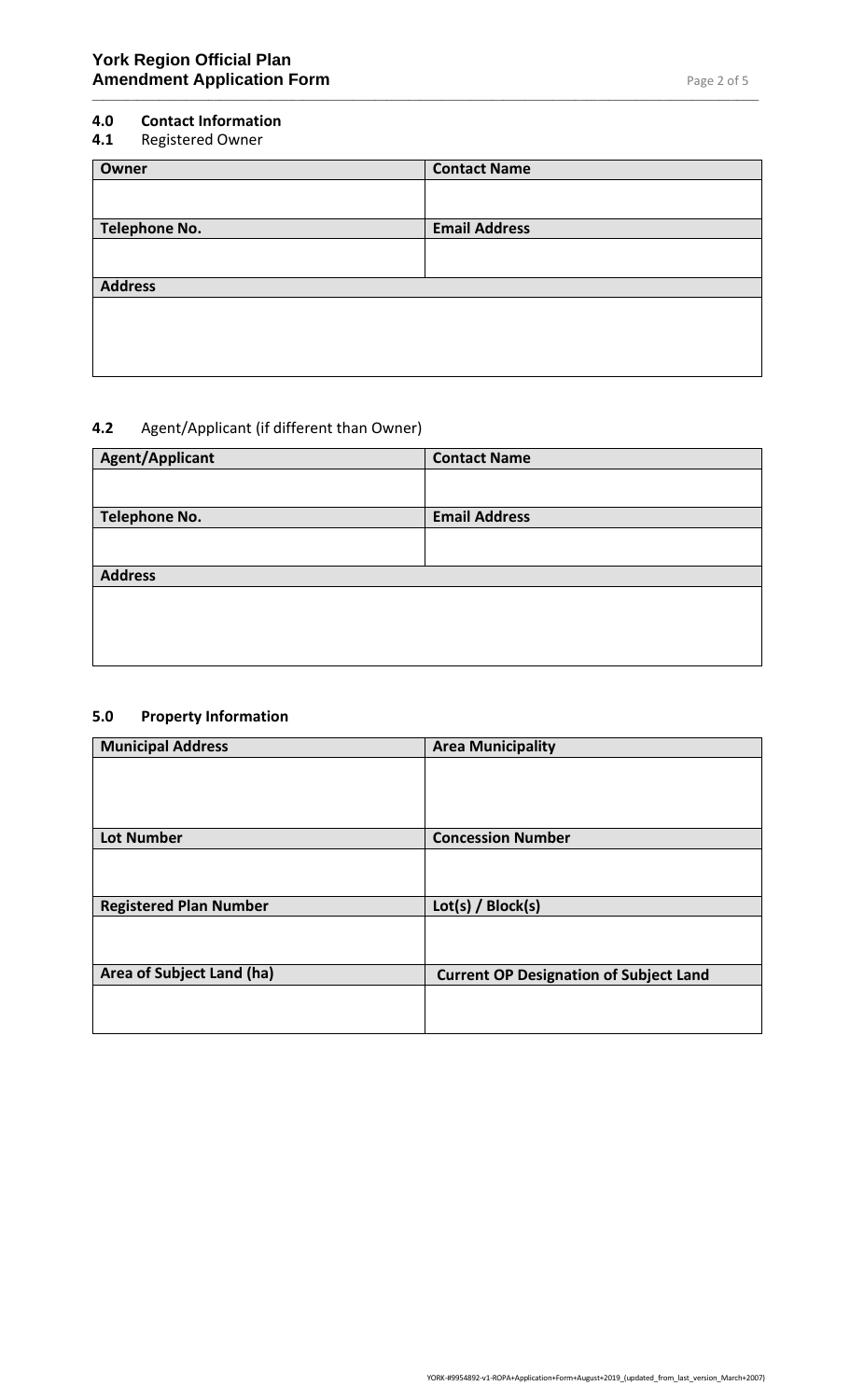### **6.0 Details of the Proposed Amendment**

| <b>Prescribed Information</b><br>(as per Schedule 1, O. Reg. 543/06)                                                                                                                                                                                                                                                                                                                                                                                                  | <b>Response</b>                                                                           |
|-----------------------------------------------------------------------------------------------------------------------------------------------------------------------------------------------------------------------------------------------------------------------------------------------------------------------------------------------------------------------------------------------------------------------------------------------------------------------|-------------------------------------------------------------------------------------------|
| 1. The name, address, telephone number and, if<br>applicable, the e-mail address of the applicant.                                                                                                                                                                                                                                                                                                                                                                    |                                                                                           |
| 2. The name of the municipality or planning board<br>that is being requested to initiate the amendment<br>to its official plan.                                                                                                                                                                                                                                                                                                                                       |                                                                                           |
| 3. The date of the request to the municipality or<br>planning board.                                                                                                                                                                                                                                                                                                                                                                                                  |                                                                                           |
| 4. The name of the official plan requested to be<br>amended.                                                                                                                                                                                                                                                                                                                                                                                                          |                                                                                           |
| 5. A description of the subject land, including such<br>information as the municipality, or the geographic<br>township in unorganized territory, concession and<br>lot numbers, reference plan and part numbers, and<br>street names and numbers.                                                                                                                                                                                                                     |                                                                                           |
| 6. If known, the approximate area of the subject<br>land, in metric units.                                                                                                                                                                                                                                                                                                                                                                                            |                                                                                           |
| 7. Whether the requested amendment changes,<br>replaces or deletes a policy in the official plan.                                                                                                                                                                                                                                                                                                                                                                     |                                                                                           |
| 8. If the answer to section 7 is yes, the policy to be<br>changed, replaced or deleted.                                                                                                                                                                                                                                                                                                                                                                               |                                                                                           |
| 9. Whether the requested amendment adds a<br>policy to the official plan.                                                                                                                                                                                                                                                                                                                                                                                             |                                                                                           |
| 10. The purpose of the requested amendment.                                                                                                                                                                                                                                                                                                                                                                                                                           |                                                                                           |
| 10.1 In the case of a requested amendment to a<br>lower-tier municipality's official plan, the current<br>designation of the subject land in the upper-tier<br>municipality's official plan and an explanation of<br>how the proposed amendment conforms with the<br>upper-tier municipality's official plan.                                                                                                                                                         |                                                                                           |
| 11. The current designation of the subject land in<br>the official plan and the land uses that the<br>designation authorizes.                                                                                                                                                                                                                                                                                                                                         |                                                                                           |
| 12. Whether the requested amendment changes or<br>replaces a designation in the official plan.                                                                                                                                                                                                                                                                                                                                                                        |                                                                                           |
| 13. If the requested amendment changes or<br>replaces a designation in the official plan, the<br>designation to be changed or replaced.                                                                                                                                                                                                                                                                                                                               |                                                                                           |
| 14. The land uses that the requested official plan<br>amendment would authorize.                                                                                                                                                                                                                                                                                                                                                                                      |                                                                                           |
| 15. Whether water will be provided to the subject<br>land by a publicly owned and operated piped water<br>system, a privately owned and operated individual<br>or communal well, a lake or other water body, or<br>other means.<br>16. Whether sewage disposal will be provided to<br>the subject land by a publicly owned and operated<br>sanitary sewage system, a privately owned and<br>operated individual or communal septic system, a<br>privy or other means. |                                                                                           |
| 17. If the requested amendment would permit<br>development on a privately owned and operated<br>individual or communal septic system and more<br>than 4500 litres of effluent would be produced per<br>day as a result of the development being                                                                                                                                                                                                                       | YORK-#9954892-v1-ROPA+Application+Form+August+2019_(updated_from_last_version_March+2007) |

\_\_\_\_\_\_\_\_\_\_\_\_\_\_\_\_\_\_\_\_\_\_\_\_\_\_\_\_\_\_\_\_\_\_\_\_\_\_\_\_\_\_\_\_\_\_\_\_\_\_\_\_\_\_\_\_\_\_\_\_\_\_\_\_\_\_\_\_\_\_\_\_\_\_\_\_\_\_\_\_\_\_\_\_\_\_\_\_\_\_\_\_\_\_\_\_\_\_\_\_\_\_\_\_\_\_\_\_\_\_\_\_\_\_\_\_\_\_\_\_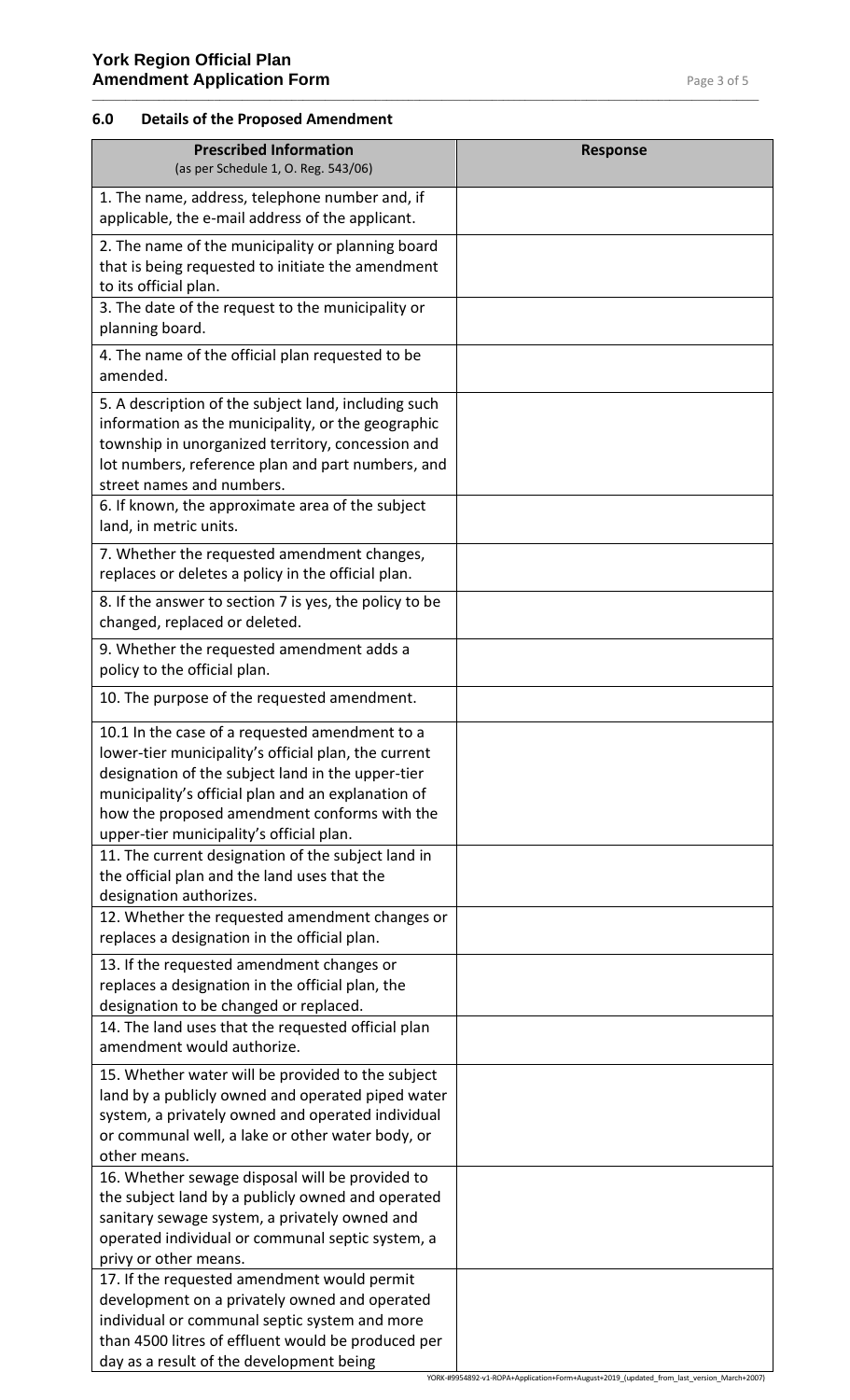| completed,<br>(a) a servicing options report; and<br>(b) a hydrogeological report.<br>18. Whether the subject land or land within 120<br>metres of it is the subject of an application by the<br>applicant under the Act for,<br>(a) a minor variance or a consent;<br>(b) an amendment to an official plan, a zoning<br>by-law or a Minister's zoning order; or<br>(c) approval of a plan of subdivision or a site<br>plan.<br>19. If the answer to section 18 is yes, the following<br>information about each application:<br>(a) its file number;<br>(b) the name of the approval authority<br>considering it;<br>(c) the land it affects;<br>(d) its purpose;<br>(e) its status; and<br>(f) its effect on the requested amendment.<br>20. If a policy in the official plan is being changed,<br>replaced or deleted or if a policy is being added,<br>the text of the requested amendment.<br>21. If the requested amendment changes or<br>replaces a schedule in the official plan, the<br>requested schedule and the text that accompanies<br>it.<br>22. If the requested amendment alters all or any<br>part of the boundary of an area of settlement in a<br>municipality or establishes a new area of<br>settlement in a municipality, the current official<br>plan policies, if any, dealing with the alteration or<br>establishment of an area of settlement.<br>23. If the requested amendment removes the<br>subject land from an area of employment, the<br>current official plan policies, if any, dealing with<br>the removal of land from an area of employment.<br>24. An explanation of how the requested<br>amendment is consistent with the policy<br>statements issued under subsection 3 (1) of the<br>Act.<br>25. Whether the subject land is within an area of<br>land designated under any provincial plan or plans.<br>26. If the answer to section 25 is yes, an<br>explanation of how the requested amendment<br>conforms or does not conflict with the provincial<br>plan or plans.<br>26.1 A proposed strategy for consulting with the<br>public with respect to the request.<br>27. An affidavit or sworn declaration by the<br>applicant certifying that the information required<br>under this Schedule and provided by the applicant | <b>Prescribed Information</b><br>(as per Schedule 1, O. Reg. 543/06) | <b>Response</b> |
|-------------------------------------------------------------------------------------------------------------------------------------------------------------------------------------------------------------------------------------------------------------------------------------------------------------------------------------------------------------------------------------------------------------------------------------------------------------------------------------------------------------------------------------------------------------------------------------------------------------------------------------------------------------------------------------------------------------------------------------------------------------------------------------------------------------------------------------------------------------------------------------------------------------------------------------------------------------------------------------------------------------------------------------------------------------------------------------------------------------------------------------------------------------------------------------------------------------------------------------------------------------------------------------------------------------------------------------------------------------------------------------------------------------------------------------------------------------------------------------------------------------------------------------------------------------------------------------------------------------------------------------------------------------------------------------------------------------------------------------------------------------------------------------------------------------------------------------------------------------------------------------------------------------------------------------------------------------------------------------------------------------------------------------------------------------------------------------------------------------------------------------------------------------------------------------------------------------------------------------------------------------------------|----------------------------------------------------------------------|-----------------|
|                                                                                                                                                                                                                                                                                                                                                                                                                                                                                                                                                                                                                                                                                                                                                                                                                                                                                                                                                                                                                                                                                                                                                                                                                                                                                                                                                                                                                                                                                                                                                                                                                                                                                                                                                                                                                                                                                                                                                                                                                                                                                                                                                                                                                                                                         |                                                                      |                 |
|                                                                                                                                                                                                                                                                                                                                                                                                                                                                                                                                                                                                                                                                                                                                                                                                                                                                                                                                                                                                                                                                                                                                                                                                                                                                                                                                                                                                                                                                                                                                                                                                                                                                                                                                                                                                                                                                                                                                                                                                                                                                                                                                                                                                                                                                         |                                                                      |                 |
|                                                                                                                                                                                                                                                                                                                                                                                                                                                                                                                                                                                                                                                                                                                                                                                                                                                                                                                                                                                                                                                                                                                                                                                                                                                                                                                                                                                                                                                                                                                                                                                                                                                                                                                                                                                                                                                                                                                                                                                                                                                                                                                                                                                                                                                                         |                                                                      |                 |
|                                                                                                                                                                                                                                                                                                                                                                                                                                                                                                                                                                                                                                                                                                                                                                                                                                                                                                                                                                                                                                                                                                                                                                                                                                                                                                                                                                                                                                                                                                                                                                                                                                                                                                                                                                                                                                                                                                                                                                                                                                                                                                                                                                                                                                                                         |                                                                      |                 |
|                                                                                                                                                                                                                                                                                                                                                                                                                                                                                                                                                                                                                                                                                                                                                                                                                                                                                                                                                                                                                                                                                                                                                                                                                                                                                                                                                                                                                                                                                                                                                                                                                                                                                                                                                                                                                                                                                                                                                                                                                                                                                                                                                                                                                                                                         |                                                                      |                 |
|                                                                                                                                                                                                                                                                                                                                                                                                                                                                                                                                                                                                                                                                                                                                                                                                                                                                                                                                                                                                                                                                                                                                                                                                                                                                                                                                                                                                                                                                                                                                                                                                                                                                                                                                                                                                                                                                                                                                                                                                                                                                                                                                                                                                                                                                         |                                                                      |                 |
|                                                                                                                                                                                                                                                                                                                                                                                                                                                                                                                                                                                                                                                                                                                                                                                                                                                                                                                                                                                                                                                                                                                                                                                                                                                                                                                                                                                                                                                                                                                                                                                                                                                                                                                                                                                                                                                                                                                                                                                                                                                                                                                                                                                                                                                                         |                                                                      |                 |
|                                                                                                                                                                                                                                                                                                                                                                                                                                                                                                                                                                                                                                                                                                                                                                                                                                                                                                                                                                                                                                                                                                                                                                                                                                                                                                                                                                                                                                                                                                                                                                                                                                                                                                                                                                                                                                                                                                                                                                                                                                                                                                                                                                                                                                                                         |                                                                      |                 |
|                                                                                                                                                                                                                                                                                                                                                                                                                                                                                                                                                                                                                                                                                                                                                                                                                                                                                                                                                                                                                                                                                                                                                                                                                                                                                                                                                                                                                                                                                                                                                                                                                                                                                                                                                                                                                                                                                                                                                                                                                                                                                                                                                                                                                                                                         |                                                                      |                 |
|                                                                                                                                                                                                                                                                                                                                                                                                                                                                                                                                                                                                                                                                                                                                                                                                                                                                                                                                                                                                                                                                                                                                                                                                                                                                                                                                                                                                                                                                                                                                                                                                                                                                                                                                                                                                                                                                                                                                                                                                                                                                                                                                                                                                                                                                         |                                                                      |                 |
|                                                                                                                                                                                                                                                                                                                                                                                                                                                                                                                                                                                                                                                                                                                                                                                                                                                                                                                                                                                                                                                                                                                                                                                                                                                                                                                                                                                                                                                                                                                                                                                                                                                                                                                                                                                                                                                                                                                                                                                                                                                                                                                                                                                                                                                                         |                                                                      |                 |
|                                                                                                                                                                                                                                                                                                                                                                                                                                                                                                                                                                                                                                                                                                                                                                                                                                                                                                                                                                                                                                                                                                                                                                                                                                                                                                                                                                                                                                                                                                                                                                                                                                                                                                                                                                                                                                                                                                                                                                                                                                                                                                                                                                                                                                                                         |                                                                      |                 |
|                                                                                                                                                                                                                                                                                                                                                                                                                                                                                                                                                                                                                                                                                                                                                                                                                                                                                                                                                                                                                                                                                                                                                                                                                                                                                                                                                                                                                                                                                                                                                                                                                                                                                                                                                                                                                                                                                                                                                                                                                                                                                                                                                                                                                                                                         |                                                                      |                 |
|                                                                                                                                                                                                                                                                                                                                                                                                                                                                                                                                                                                                                                                                                                                                                                                                                                                                                                                                                                                                                                                                                                                                                                                                                                                                                                                                                                                                                                                                                                                                                                                                                                                                                                                                                                                                                                                                                                                                                                                                                                                                                                                                                                                                                                                                         |                                                                      |                 |
|                                                                                                                                                                                                                                                                                                                                                                                                                                                                                                                                                                                                                                                                                                                                                                                                                                                                                                                                                                                                                                                                                                                                                                                                                                                                                                                                                                                                                                                                                                                                                                                                                                                                                                                                                                                                                                                                                                                                                                                                                                                                                                                                                                                                                                                                         |                                                                      |                 |
|                                                                                                                                                                                                                                                                                                                                                                                                                                                                                                                                                                                                                                                                                                                                                                                                                                                                                                                                                                                                                                                                                                                                                                                                                                                                                                                                                                                                                                                                                                                                                                                                                                                                                                                                                                                                                                                                                                                                                                                                                                                                                                                                                                                                                                                                         |                                                                      |                 |
|                                                                                                                                                                                                                                                                                                                                                                                                                                                                                                                                                                                                                                                                                                                                                                                                                                                                                                                                                                                                                                                                                                                                                                                                                                                                                                                                                                                                                                                                                                                                                                                                                                                                                                                                                                                                                                                                                                                                                                                                                                                                                                                                                                                                                                                                         |                                                                      |                 |
|                                                                                                                                                                                                                                                                                                                                                                                                                                                                                                                                                                                                                                                                                                                                                                                                                                                                                                                                                                                                                                                                                                                                                                                                                                                                                                                                                                                                                                                                                                                                                                                                                                                                                                                                                                                                                                                                                                                                                                                                                                                                                                                                                                                                                                                                         |                                                                      |                 |
|                                                                                                                                                                                                                                                                                                                                                                                                                                                                                                                                                                                                                                                                                                                                                                                                                                                                                                                                                                                                                                                                                                                                                                                                                                                                                                                                                                                                                                                                                                                                                                                                                                                                                                                                                                                                                                                                                                                                                                                                                                                                                                                                                                                                                                                                         |                                                                      |                 |
|                                                                                                                                                                                                                                                                                                                                                                                                                                                                                                                                                                                                                                                                                                                                                                                                                                                                                                                                                                                                                                                                                                                                                                                                                                                                                                                                                                                                                                                                                                                                                                                                                                                                                                                                                                                                                                                                                                                                                                                                                                                                                                                                                                                                                                                                         |                                                                      |                 |
|                                                                                                                                                                                                                                                                                                                                                                                                                                                                                                                                                                                                                                                                                                                                                                                                                                                                                                                                                                                                                                                                                                                                                                                                                                                                                                                                                                                                                                                                                                                                                                                                                                                                                                                                                                                                                                                                                                                                                                                                                                                                                                                                                                                                                                                                         |                                                                      |                 |
|                                                                                                                                                                                                                                                                                                                                                                                                                                                                                                                                                                                                                                                                                                                                                                                                                                                                                                                                                                                                                                                                                                                                                                                                                                                                                                                                                                                                                                                                                                                                                                                                                                                                                                                                                                                                                                                                                                                                                                                                                                                                                                                                                                                                                                                                         |                                                                      |                 |
|                                                                                                                                                                                                                                                                                                                                                                                                                                                                                                                                                                                                                                                                                                                                                                                                                                                                                                                                                                                                                                                                                                                                                                                                                                                                                                                                                                                                                                                                                                                                                                                                                                                                                                                                                                                                                                                                                                                                                                                                                                                                                                                                                                                                                                                                         |                                                                      |                 |
|                                                                                                                                                                                                                                                                                                                                                                                                                                                                                                                                                                                                                                                                                                                                                                                                                                                                                                                                                                                                                                                                                                                                                                                                                                                                                                                                                                                                                                                                                                                                                                                                                                                                                                                                                                                                                                                                                                                                                                                                                                                                                                                                                                                                                                                                         |                                                                      |                 |
|                                                                                                                                                                                                                                                                                                                                                                                                                                                                                                                                                                                                                                                                                                                                                                                                                                                                                                                                                                                                                                                                                                                                                                                                                                                                                                                                                                                                                                                                                                                                                                                                                                                                                                                                                                                                                                                                                                                                                                                                                                                                                                                                                                                                                                                                         |                                                                      |                 |
|                                                                                                                                                                                                                                                                                                                                                                                                                                                                                                                                                                                                                                                                                                                                                                                                                                                                                                                                                                                                                                                                                                                                                                                                                                                                                                                                                                                                                                                                                                                                                                                                                                                                                                                                                                                                                                                                                                                                                                                                                                                                                                                                                                                                                                                                         |                                                                      |                 |
|                                                                                                                                                                                                                                                                                                                                                                                                                                                                                                                                                                                                                                                                                                                                                                                                                                                                                                                                                                                                                                                                                                                                                                                                                                                                                                                                                                                                                                                                                                                                                                                                                                                                                                                                                                                                                                                                                                                                                                                                                                                                                                                                                                                                                                                                         |                                                                      |                 |
|                                                                                                                                                                                                                                                                                                                                                                                                                                                                                                                                                                                                                                                                                                                                                                                                                                                                                                                                                                                                                                                                                                                                                                                                                                                                                                                                                                                                                                                                                                                                                                                                                                                                                                                                                                                                                                                                                                                                                                                                                                                                                                                                                                                                                                                                         |                                                                      |                 |
|                                                                                                                                                                                                                                                                                                                                                                                                                                                                                                                                                                                                                                                                                                                                                                                                                                                                                                                                                                                                                                                                                                                                                                                                                                                                                                                                                                                                                                                                                                                                                                                                                                                                                                                                                                                                                                                                                                                                                                                                                                                                                                                                                                                                                                                                         |                                                                      |                 |
|                                                                                                                                                                                                                                                                                                                                                                                                                                                                                                                                                                                                                                                                                                                                                                                                                                                                                                                                                                                                                                                                                                                                                                                                                                                                                                                                                                                                                                                                                                                                                                                                                                                                                                                                                                                                                                                                                                                                                                                                                                                                                                                                                                                                                                                                         |                                                                      |                 |
|                                                                                                                                                                                                                                                                                                                                                                                                                                                                                                                                                                                                                                                                                                                                                                                                                                                                                                                                                                                                                                                                                                                                                                                                                                                                                                                                                                                                                                                                                                                                                                                                                                                                                                                                                                                                                                                                                                                                                                                                                                                                                                                                                                                                                                                                         |                                                                      |                 |
|                                                                                                                                                                                                                                                                                                                                                                                                                                                                                                                                                                                                                                                                                                                                                                                                                                                                                                                                                                                                                                                                                                                                                                                                                                                                                                                                                                                                                                                                                                                                                                                                                                                                                                                                                                                                                                                                                                                                                                                                                                                                                                                                                                                                                                                                         |                                                                      |                 |
|                                                                                                                                                                                                                                                                                                                                                                                                                                                                                                                                                                                                                                                                                                                                                                                                                                                                                                                                                                                                                                                                                                                                                                                                                                                                                                                                                                                                                                                                                                                                                                                                                                                                                                                                                                                                                                                                                                                                                                                                                                                                                                                                                                                                                                                                         |                                                                      |                 |
|                                                                                                                                                                                                                                                                                                                                                                                                                                                                                                                                                                                                                                                                                                                                                                                                                                                                                                                                                                                                                                                                                                                                                                                                                                                                                                                                                                                                                                                                                                                                                                                                                                                                                                                                                                                                                                                                                                                                                                                                                                                                                                                                                                                                                                                                         |                                                                      |                 |
|                                                                                                                                                                                                                                                                                                                                                                                                                                                                                                                                                                                                                                                                                                                                                                                                                                                                                                                                                                                                                                                                                                                                                                                                                                                                                                                                                                                                                                                                                                                                                                                                                                                                                                                                                                                                                                                                                                                                                                                                                                                                                                                                                                                                                                                                         |                                                                      |                 |
|                                                                                                                                                                                                                                                                                                                                                                                                                                                                                                                                                                                                                                                                                                                                                                                                                                                                                                                                                                                                                                                                                                                                                                                                                                                                                                                                                                                                                                                                                                                                                                                                                                                                                                                                                                                                                                                                                                                                                                                                                                                                                                                                                                                                                                                                         |                                                                      |                 |
|                                                                                                                                                                                                                                                                                                                                                                                                                                                                                                                                                                                                                                                                                                                                                                                                                                                                                                                                                                                                                                                                                                                                                                                                                                                                                                                                                                                                                                                                                                                                                                                                                                                                                                                                                                                                                                                                                                                                                                                                                                                                                                                                                                                                                                                                         |                                                                      |                 |
|                                                                                                                                                                                                                                                                                                                                                                                                                                                                                                                                                                                                                                                                                                                                                                                                                                                                                                                                                                                                                                                                                                                                                                                                                                                                                                                                                                                                                                                                                                                                                                                                                                                                                                                                                                                                                                                                                                                                                                                                                                                                                                                                                                                                                                                                         |                                                                      |                 |
|                                                                                                                                                                                                                                                                                                                                                                                                                                                                                                                                                                                                                                                                                                                                                                                                                                                                                                                                                                                                                                                                                                                                                                                                                                                                                                                                                                                                                                                                                                                                                                                                                                                                                                                                                                                                                                                                                                                                                                                                                                                                                                                                                                                                                                                                         |                                                                      |                 |
|                                                                                                                                                                                                                                                                                                                                                                                                                                                                                                                                                                                                                                                                                                                                                                                                                                                                                                                                                                                                                                                                                                                                                                                                                                                                                                                                                                                                                                                                                                                                                                                                                                                                                                                                                                                                                                                                                                                                                                                                                                                                                                                                                                                                                                                                         |                                                                      |                 |
|                                                                                                                                                                                                                                                                                                                                                                                                                                                                                                                                                                                                                                                                                                                                                                                                                                                                                                                                                                                                                                                                                                                                                                                                                                                                                                                                                                                                                                                                                                                                                                                                                                                                                                                                                                                                                                                                                                                                                                                                                                                                                                                                                                                                                                                                         |                                                                      |                 |
|                                                                                                                                                                                                                                                                                                                                                                                                                                                                                                                                                                                                                                                                                                                                                                                                                                                                                                                                                                                                                                                                                                                                                                                                                                                                                                                                                                                                                                                                                                                                                                                                                                                                                                                                                                                                                                                                                                                                                                                                                                                                                                                                                                                                                                                                         |                                                                      |                 |
|                                                                                                                                                                                                                                                                                                                                                                                                                                                                                                                                                                                                                                                                                                                                                                                                                                                                                                                                                                                                                                                                                                                                                                                                                                                                                                                                                                                                                                                                                                                                                                                                                                                                                                                                                                                                                                                                                                                                                                                                                                                                                                                                                                                                                                                                         |                                                                      |                 |
|                                                                                                                                                                                                                                                                                                                                                                                                                                                                                                                                                                                                                                                                                                                                                                                                                                                                                                                                                                                                                                                                                                                                                                                                                                                                                                                                                                                                                                                                                                                                                                                                                                                                                                                                                                                                                                                                                                                                                                                                                                                                                                                                                                                                                                                                         |                                                                      |                 |
|                                                                                                                                                                                                                                                                                                                                                                                                                                                                                                                                                                                                                                                                                                                                                                                                                                                                                                                                                                                                                                                                                                                                                                                                                                                                                                                                                                                                                                                                                                                                                                                                                                                                                                                                                                                                                                                                                                                                                                                                                                                                                                                                                                                                                                                                         |                                                                      |                 |
|                                                                                                                                                                                                                                                                                                                                                                                                                                                                                                                                                                                                                                                                                                                                                                                                                                                                                                                                                                                                                                                                                                                                                                                                                                                                                                                                                                                                                                                                                                                                                                                                                                                                                                                                                                                                                                                                                                                                                                                                                                                                                                                                                                                                                                                                         |                                                                      |                 |
|                                                                                                                                                                                                                                                                                                                                                                                                                                                                                                                                                                                                                                                                                                                                                                                                                                                                                                                                                                                                                                                                                                                                                                                                                                                                                                                                                                                                                                                                                                                                                                                                                                                                                                                                                                                                                                                                                                                                                                                                                                                                                                                                                                                                                                                                         |                                                                      |                 |
|                                                                                                                                                                                                                                                                                                                                                                                                                                                                                                                                                                                                                                                                                                                                                                                                                                                                                                                                                                                                                                                                                                                                                                                                                                                                                                                                                                                                                                                                                                                                                                                                                                                                                                                                                                                                                                                                                                                                                                                                                                                                                                                                                                                                                                                                         |                                                                      |                 |
|                                                                                                                                                                                                                                                                                                                                                                                                                                                                                                                                                                                                                                                                                                                                                                                                                                                                                                                                                                                                                                                                                                                                                                                                                                                                                                                                                                                                                                                                                                                                                                                                                                                                                                                                                                                                                                                                                                                                                                                                                                                                                                                                                                                                                                                                         |                                                                      |                 |
|                                                                                                                                                                                                                                                                                                                                                                                                                                                                                                                                                                                                                                                                                                                                                                                                                                                                                                                                                                                                                                                                                                                                                                                                                                                                                                                                                                                                                                                                                                                                                                                                                                                                                                                                                                                                                                                                                                                                                                                                                                                                                                                                                                                                                                                                         |                                                                      |                 |
|                                                                                                                                                                                                                                                                                                                                                                                                                                                                                                                                                                                                                                                                                                                                                                                                                                                                                                                                                                                                                                                                                                                                                                                                                                                                                                                                                                                                                                                                                                                                                                                                                                                                                                                                                                                                                                                                                                                                                                                                                                                                                                                                                                                                                                                                         | is accurate.                                                         |                 |